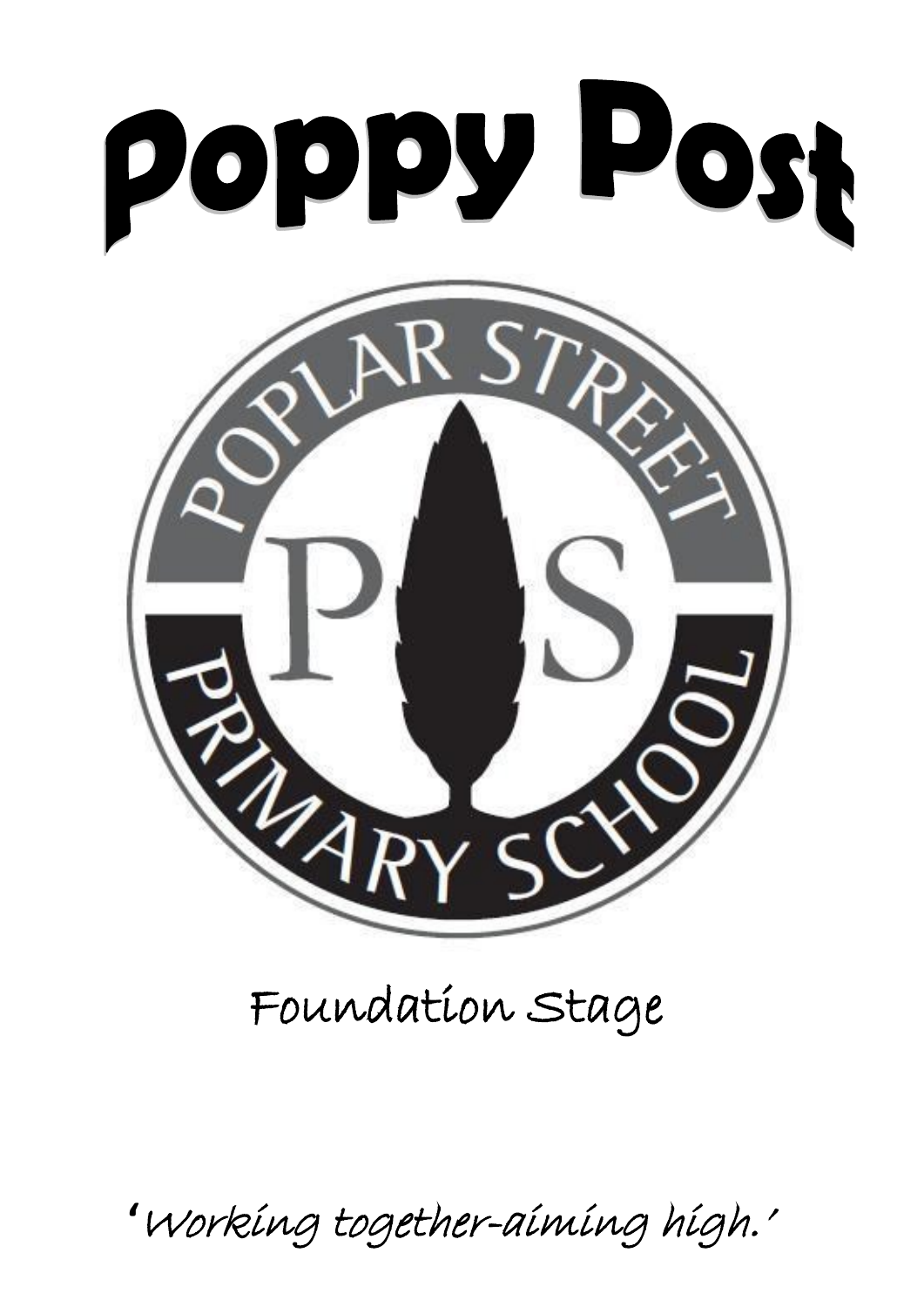#### Welcome to this terms newsletter.

Dear Parents/Carers

May we remind you of the session times and ask you to be prompt at both drop off and pick up times.

Nursery am session – 8.45am – 11.45am

Nursery pm session – 12.15pm – 3.00pm

Nursery full time—8.45am—3.00pm

Reception 8.45am – 3.00pm

# Successes in the Spring Term

Simon (drama company) continuing to share stories, songs and drama with the children.

We have been planting seeds outdoors and the children planted their individual cress seeds which they took home and continued to look after. We have talked about the changes we can see in our outdoor environment and the children have enjoyed watering the plants.

Bug hunts - The children have been hunting for mini beasts and we have discussed how we must look after nature. We went on our very on mini beast hunt and found different species of bugs.

Lifecycle of a butterfly—The children were fascinated as they saw how the caterpillars turned into a chrysalis.

# Reading & Book Bags:



The children will be bringing home a book to read for pleasure and this will be changed every Friday. Reading books will be changed on Thursday's.

# Reading is very important, please read every day with your child at home to support teaching and learning in school.

# Home work in Reception:

The children share their home learning every Monday and this promotes confidence in both speaking and listening skills as well as consolidating what they have learnt in school.

Children really enjoy their special time stood at the front of the group sharing their experiences. Please continue to upload to dojo.

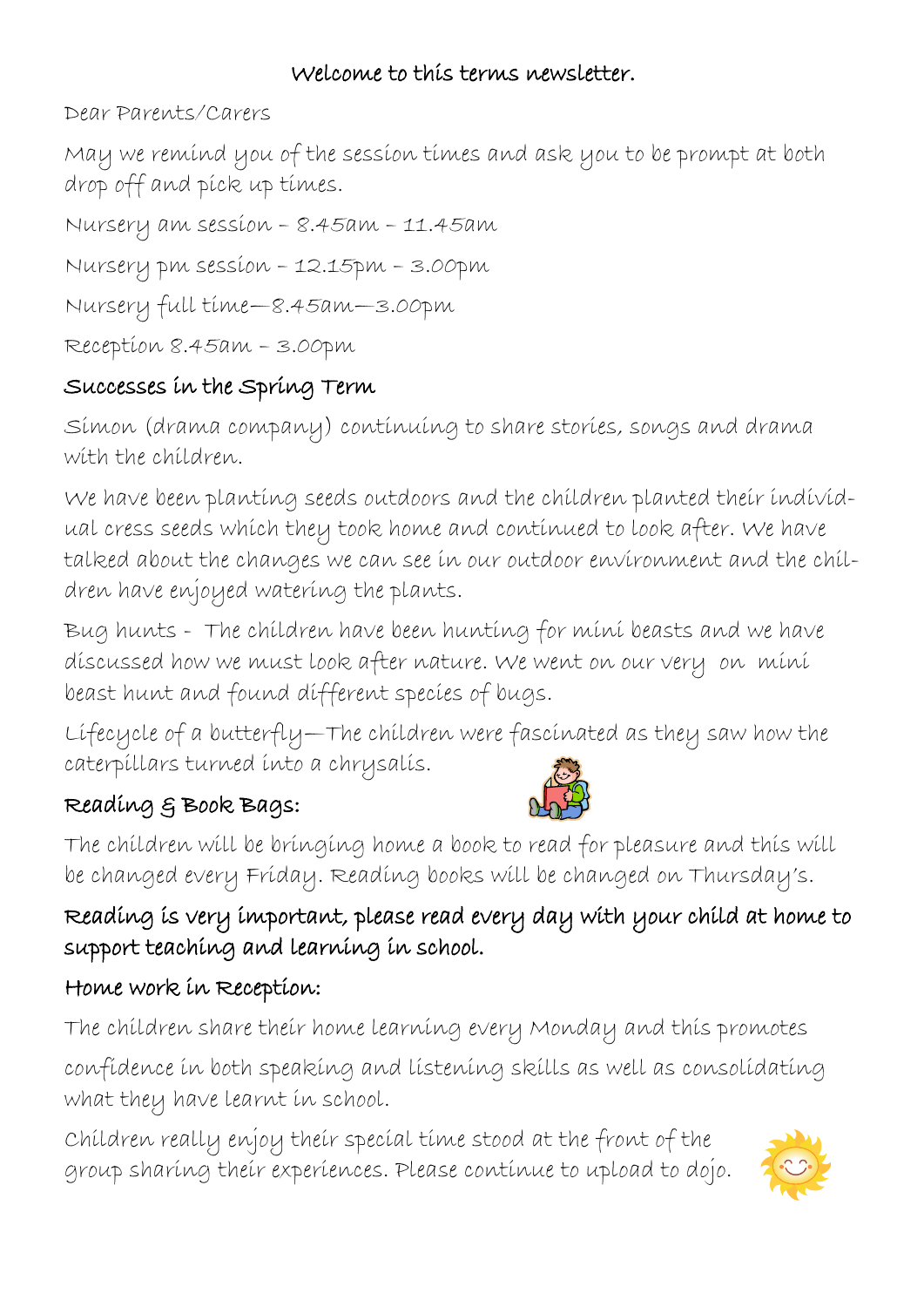#### Future Events

- Geography Day Friday 13th May
- Sports Day for Nursery is Thursday 19th May and for Reception is Friday 20th May
- Children finish for half term on Friday 27th May and return to school on Monday 13th June
- Summer holiday on Tuesday 26th July.
- •

### Read Write Inc

Daily phonics lessons continue in Reception.

Nursery children who are starting Reception in September have now started the RWI phonics sounds.



The children who are staying in nursery in September will be continuing with Phase One phonics.

There are lots of resources to support our Letters and Sounds teaching on the internet.

PE (Nursery only) PE takes place every Wednesday and your child should come to school in their school uniform.

PE (Reception only) PE takes place every Friday and your child should come to school in their PE kit which consists of a white t-shirt, blue/black shorts or joggers and trainers. (No football kits)

All children must have their earrings removed on their PE day. Please note that staff are not permitted to remove children's earrings for health and safety reasons.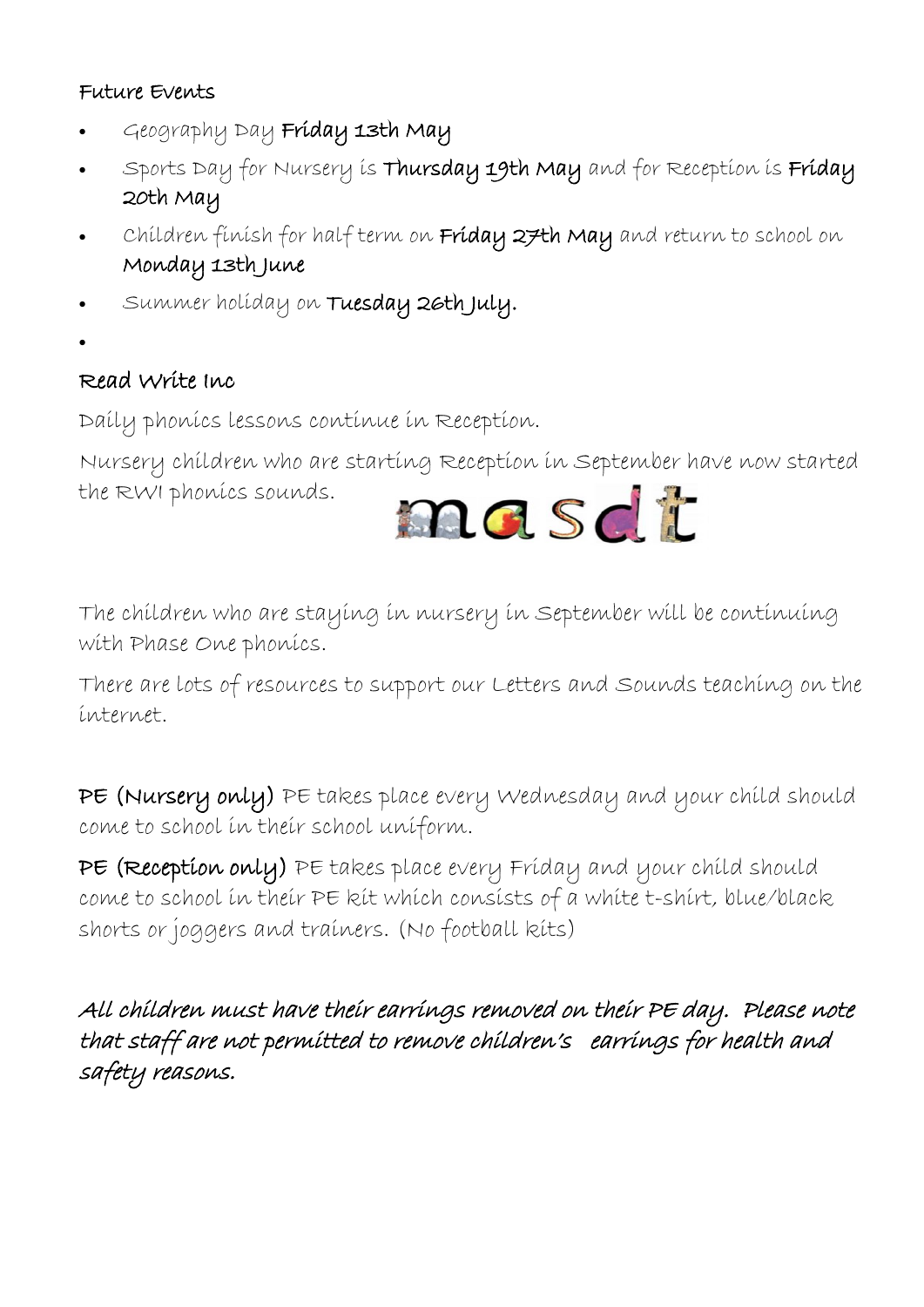#### Summer term themes—

### Nursery and Reception theme is 'Under the Sea'.

Nursery—We will begin with the text 'The Crocodile who didn't like water '. We are also learning interesting facts about reptiles and animals.

Reception—We will begin with the text ''Dinosaurs love underpants' . We are also learning historical facts about dinosaurs. We will be reading a non-fiction dinosaur text. We will also be reading 'Rainbow fish.'

Both year groups will be having an animal handling experience this term, more information will follow soon. (Please can you contribute to the payment if you haven't already done so thank you.)

#### Eco Council

Each class have selected children to be part of the Eco Council. Each week two children from each class will be selected to be our 'Eco Heroes'. They will have roles and responsibilities to ensure our school is an eco– friendly environment.

#### Here are a couple of challenges that you can take part in at home -

Can you plant a flower or a plant at home?

Sunflower challenge—can you plant a sunflower for the bees?

We would love to see updates and you can post pictures on your child's portfolio.